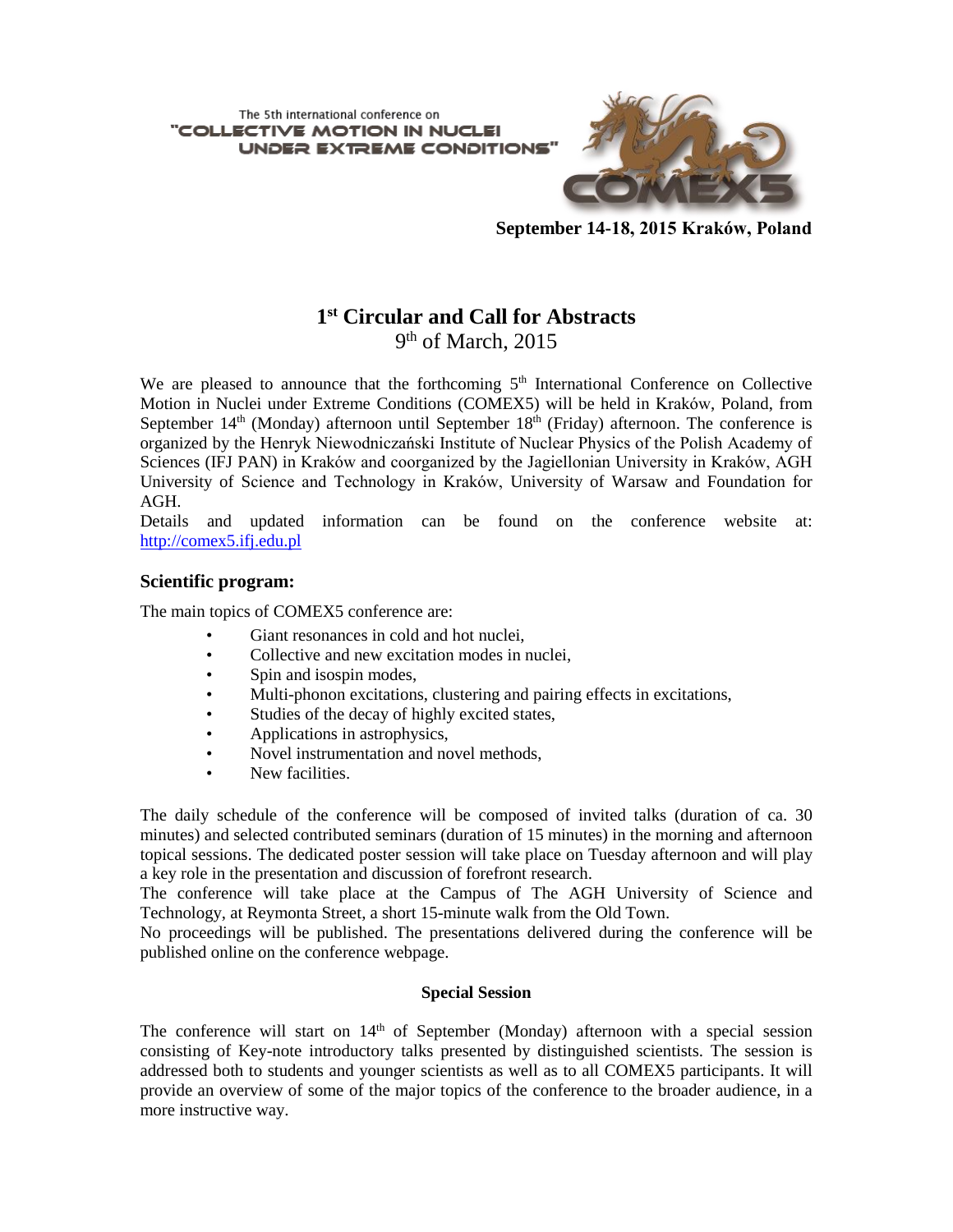#### **Invited Speakers**

Naftali Auerbach (Tel Aviv) Stanisław Kistryn (UJ Kraków) Sonia Bacca (TRIUMF) Attila Krasznahorkay (Debrecen) Baha Balantekin (Wisconsin-Madison) Haizhao Liang (RIKEN) Sudhee R. Banerjee (Kolkata) Ismael Martel (Huelva) Didier Beaumel (IPN Orsay) Indranil Mazumdar (TIFR Mumbai) Roelof Bijker (ICN-UNAM Mexico) Chiara Mazzocchi (UW Warszawa) Konstanze Boretzky (GSI) Jie Meng (Beijing) Angela Bracco (Milano) Witold Nazarewicz (MSU/UW Warszawa) Richard Casten (Yale) Paweł Olko (IFJ PAN Kraków) Michał Ciemała (IFJ PAN Kraków) Nils Paar (Basel/Zagreb) Gianluca Colo (Milano) Paul-Gerhard Reinhard (Erlangen) Anna Corsi (Saclay) Gencho Rusev (Los Alamos) Nguyen Dinh Dang (RIKEN/Hanoi) Domenico Santonocito (LNS Catania) Jacek Dobaczewski (UW Warszawa) Masaki Sasano (RIKEN) Bogdan Fornal (IFJ PAN Kraków) Deniz Savran (GSI) Dieter Frekers (Muenster) Haiko Scheit (TU Darmstadt) Yoshitaka Fujita (Osaka) Noritaka Shimizu (Tokyo) Sydney Gales (IPN Orsay/Bucharest) Artemis Spyrou (MSU) Magne Guttormsen (Oslo) Atsushi Tamii (Osaka) Muhsin Harakeh (Groningen) Thomas Roger (GANIL) Mikhail Itkis (JINR Dubna) Calin A. Ur (Bucharest) David Jenkins (York) Mikhail Urin (Moscow) Nasser Kalantar-Nayestanaki (Groningen) Marine Vandebrouck (GANIL) Elias Khan (IPN Orsay) Yanlin Ye (Beijing)

#### **Honorary Organizing Committee**

Marek Jeżabek - Director General of the Institute of Nuclear Physics Polish Academy of Sciences (IFJ PAN), Kraków Zbigniew Kąkol – Vice-Rector of the AGH University of Science and Technology, Kraków Marta Kicińska-Habior – Vice-Rector of the University of Warsaw (UW), Warszawa Stanisław Kistryn – Vice-Rector of the Jagiellonian University (UJ), Kraków

#### **International Advisory Committee**

| Thomas Aumann (TU Darmstadt, Germany)                                            | Adam Maj (IFJ PAN Kraków, Poland)                |
|----------------------------------------------------------------------------------|--------------------------------------------------|
| Faical Azaiez (IPN Orsay, France)                                                | Witold Nazarewicz (MSU, USA/UW Warszawa, Poland) |
| Angela Bracco (Milano, Italy)                                                    | Takaharu Otsuka (Tokyo, Japan)                   |
| Vivek Datar (BARC Mumbai, India)                                                 | Wojciech Satuła (UW Warszawa, Poland)            |
| Jerzy Dudek (Strasbourg, France)                                                 | Christoph Scheidenberger (GSI, Germany)          |
| Yoshitaka Fujita (Osaka, Japan)                                                  | Ronald Schwengner (Rossendorf, Germany)          |
| Sydney Gales (IPN Orsay, France/ Bucharest, Romania) Paul Stevenson (Surrey, UK) |                                                  |
| Umesh Garg (Notre Dame, USA)                                                     | Victor V. Voronov (JINR Dubna, Russia)           |
| Muhsin Harakeh (Groningen, The Netherlands)                                      | Dario Vretenar (Zagreb, Croatia)                 |
| Dao Tien Khoa (Hanoi, Vietnam)                                                   | Remco G.T. Zegers (MSU, USA)                     |
| Attila Krasznahorkay (Debrecen, Hungary)                                         | Shan-Gui Zhou (Beijing, China)                   |
| Marek Lewitowicz (GANIL, France)                                                 | Andreas Zilges (Koeln, Germany)                  |
|                                                                                  |                                                  |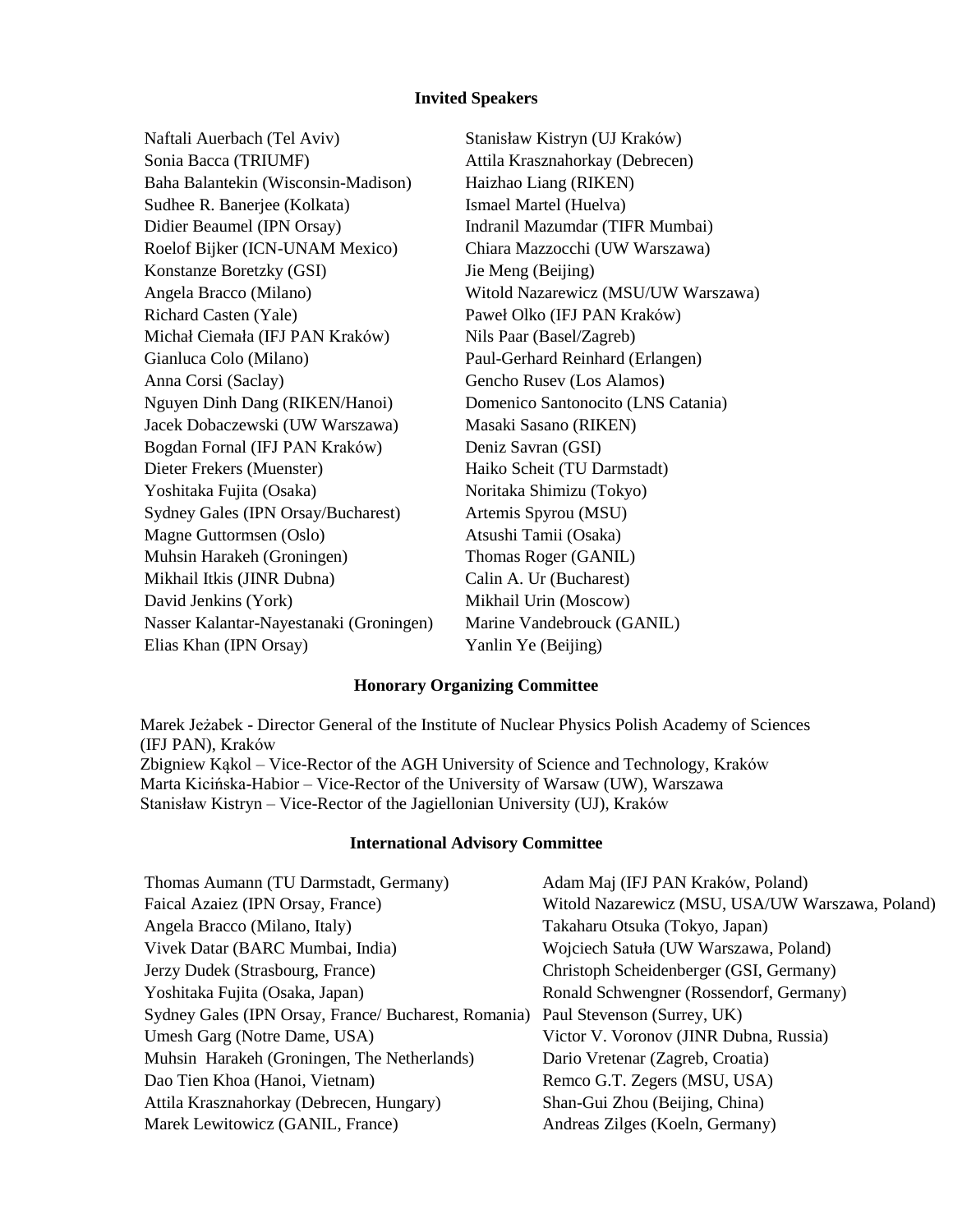#### **Social events**

The welcome cocktail will take place in the evening of the first day of the conference  $(14<sup>th</sup>$  of September) and will be served at [Collegium](http://www.uj.edu.pl/en_GB/uniwersytet/muzea/collegium-maius) Maius, the historical building of the Jagiellonian University. The excursion to the [Wieliczka](http://www.wieliczka-saltmine.com/) Salt Mine will take place on Thursday,  $17<sup>th</sup>$  of September in the afternoon and will be followed in the evening by a conference dinner in a traditional restaurant.

# **Call for abstracts:**

Authors willing to present a contributed seminar or a poster are encouraged to submit a short abstract. The subject of the presentation must be within the scope of the conference. Deadline for submission of abstracts is **May**  $1<sup>st</sup>$ **, 2015.** Please use the abstract templates available through the conference webpage.

A selection panel will review abstracts of contributions for oral and poster presentations. Authors of selected papers will be notified by **June 1<sup>st</sup>**, 2015. Time allocated for a contributed seminar will be 12 minutes plus 3 minutes for discussion. Posters will be presented in a dedicated poster session.

# **Conference fees:**

Cost of participation is **250 euros** if paid before **June 30th , 2015.** After this date an **extra charge of 50 euros** applies. The deadline for registration and payment is **August 15th, 2015**.

The cost of participation covers:

- o conference materials,
- o coffee breaks and lunches (from Tuesday until Friday)
- o social events including welcome cocktail, excursion and conference dinner

The conference fee for an accompanying person is 80 euros and covers the welcome cocktail, excursion and conference dinner.

Please note that the conference fee does not cover accommodation. A list of recommended hotels in which rooms has been pre-reserved at a special prices for conference participants is available at the conference webpage. In addition, a number of low-cost single and double rooms in the students dormitory located at a 15 minutes' walk from the conference site is also available for online reservation during the registration.

### **Registration and payment:**

The registration to the conference is open. Please register to the conference through the [conference webpage.](http://comex5.ifj.edu.pl/) Deadline for registration is **August 15th, 2015**. A variety of payment methods including online credit card payment are available.

### **Important dates:**

| Abstract submission: | May $1st$ , 2015               |
|----------------------|--------------------------------|
| Speakers notified:   | June 1st, 2015                 |
| Registration:        | August 15 <sup>th</sup> , 2015 |
| Early payment:       | June 30th, 2015                |
| End of registration: | August 15th, 2015              |